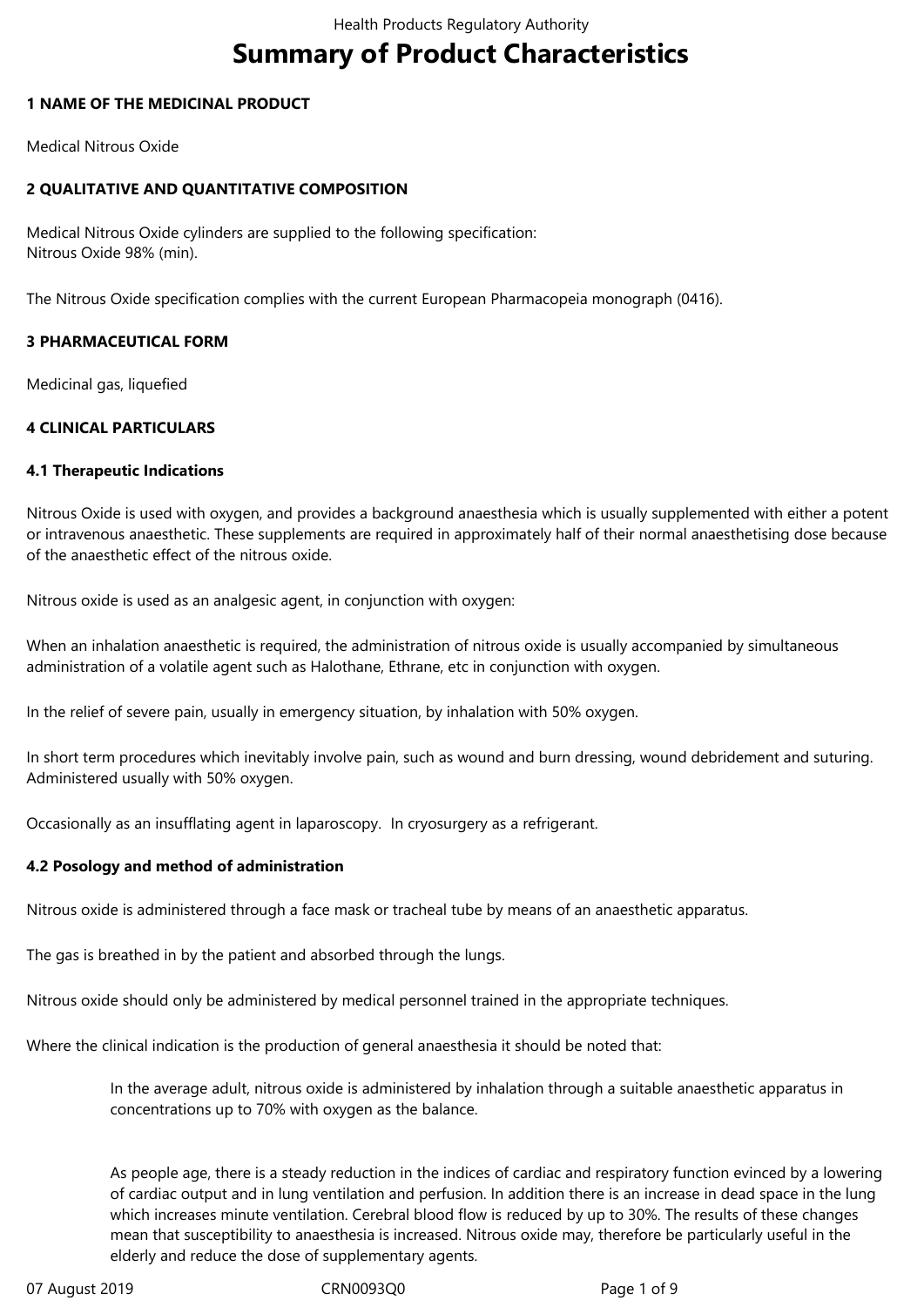#### Health Products Regulatory Authority

There are no essential differences in clinical indications between the adult and child.

Nitrous oxide is recommended in the anaesthesia of neonates.

In obstetrical anaesthesia, the nitrous oxide level is kept below 70% to allow a substantial oxygen level to be provided. Nitrous oxide plays a major role because injected agents depress the breathing of the infant and volatile agents depress uterine contraction.

As a general rule, the more ill the patient, the more susceptible is the patient to other anaesthetic agents and the more nitrous oxide is relied upon.

Cylinders should only be used in conjunction with medical nitrous oxide gas pressure regulators.

Nitrous Oxide should not be used for more than a total of 24 hours, or more frequently than every 4 days, without close clinical supervision and haematological monitoring (see sections 4.4 and 4.8).

Nitrous oxide is usually not sufficient to create an adequate anaesthetic effect on its own, and should therefore be used in combination with appropriate doses of another anaesthetic when used for general anaesthesia. Nitrous oxide has an additive interaction with most other anaesthetics (see interactions 4.5).

# **4.3 Contraindications**

Nitrous oxide should not be used with any condition where gas is entrapped within a body and where its expansion might be dangerous, such as:

- head injuries with impairment of consciousness
- artificial, traumatic or spontaneous pneumothorax
- air embolism
- decompression sickness
- following a recent dive
- following air encephalography
- severe bullous emphysema
- during myringoplasty
- gross abdominal distension
- intoxication
- maxillofacial injuries

• after intraocular gas injection in ophthalmic surgery, for example with SF6 or C3F8, until the intraocular gas has been completely absorbed.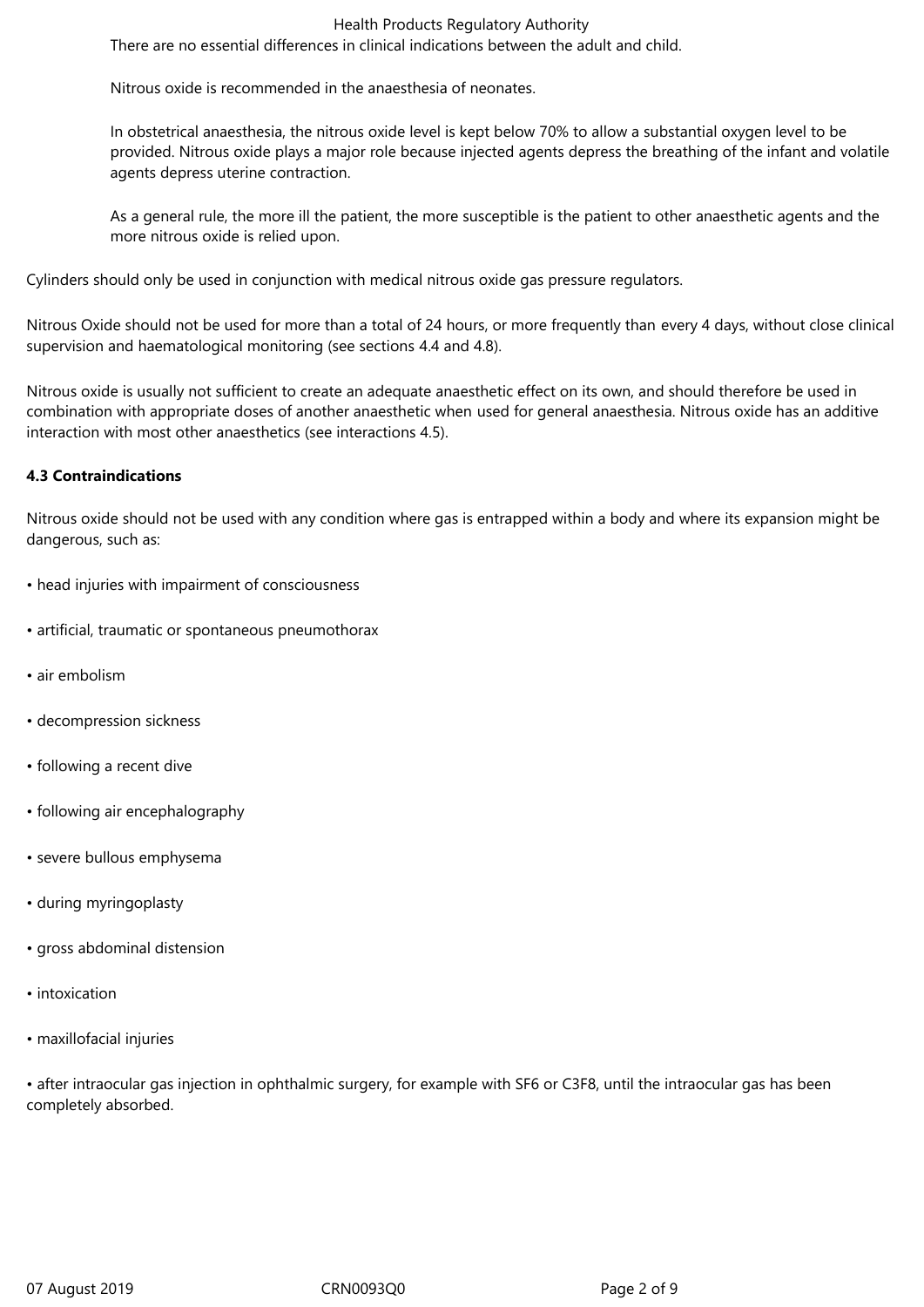#### Health Products Regulatory Authority

# **4.4 Special warnings and precautions for use**

Repeated administration or exposure to nitrous oxide may lead to addiction. Caution should be exercised in patients with a known history of substance abuse or in healthcare professionals with occupational exposure to nitrous oxide.

Nitrous oxide causes inactivation of vitamin B12, which is a co-factor of methionine synthase. Folate metabolism is consequently interfered with and DNA synthesis is impaired following prolonged administration of Nitrous Oxide. Prolonged or frequent use of Nitrous Oxide may result in megaloblastic marrow changes, myeloneuropathy and sub acute combined degeneration of the spinal cord.

Nitrous Oxide should not be used for more than a total of 24 hours, or more frequently than every 4 days, without close clinical supervision and haematological monitoring. Specialist advice should be sought from a haematologist in such cases. Haematological assessment should include an assessment for megaloblastic change in red cells and hypersegmentation of neutrophils. Neurological toxicity can occur without anaemia or macrocytosis and with B12 levels in the normal range.

In patients with undiagnosed subclinical deficiency of vitamin B12, neurological toxicity has occurred after single exposures to Nitrous Oxide during general anaesthesia.

Assessment of vitamin B12 levels should be considered in people with risk factors for vitamin B12 deficiency prior to using Nitrous Oxide anaesthesia. Risk factors include the elderly, those with poor or vegetarian diet, and previous history of anaemia.

Nitrous oxide should never be given with less than 21% oxygen, but a maximum of 30% oxygen should be used during anaesthesia (except when used in combination with a volatile anaesthetic agent) and more at altitude and in the presence of disorders affecting oxygenation.

Reduced fertility in healthcare personnel has been reported where they have been repeatedly exposed to high levels of Nitrous Oxide above the specified occupational exposure limits in inadequately ventilated rooms. There is no documented evidence to confirm or exclude the existence of any causal connection between these cases and exposure to Nitrous Oxide.

Scavenging of waste nitrous oxide gas should be used to reduce operating theatre and equivalent treatment room levels to a level below 100ppm of ambient nitrous oxide.

In patients taking other centrally acting medicinal products, such as morphine derivatives and/or benzodiazepines, concomitant administration of Nitrous Oxide may result in increased sedation, and consequently have effects on respiration, circulation and protective reflexes. If Nitrous Oxide is to be used in such patients, this should take place under the supervision of appropriately trained personnel (see Section 4.5).

At the end of a nitrous oxide/oxygen anaesthesia, withdrawal of the mask leads to an outpouring of nitrous oxide from the lung and consequent dilution of oxygen in incoming air. This results in "diffusion hypoxia" and should be counteracted by giving 100% oxygen for a few minutes when the flow of nitrous oxide is stopped.

Nitrous Oxide is non flammable but strongly supports combustion and should not be used near sources of ignition.

Smoking should be prohibited when using Nitrous Oxide.

Under no circumstances should oils or grease be used to lubricate any part of the Nitrous.

Oxide cylinder or the associated equipment used to deliver the gas to the patient.

Where moisturising preparations are required for use with a facemask, oil based creams should not be used.

Check that hands are clean and free from any oils or grease.

Where alcohol gels are used to control microbiological cross-contamination ensure that all alcohol has evaporated before handling Nitrous Oxide cylinders or equipment.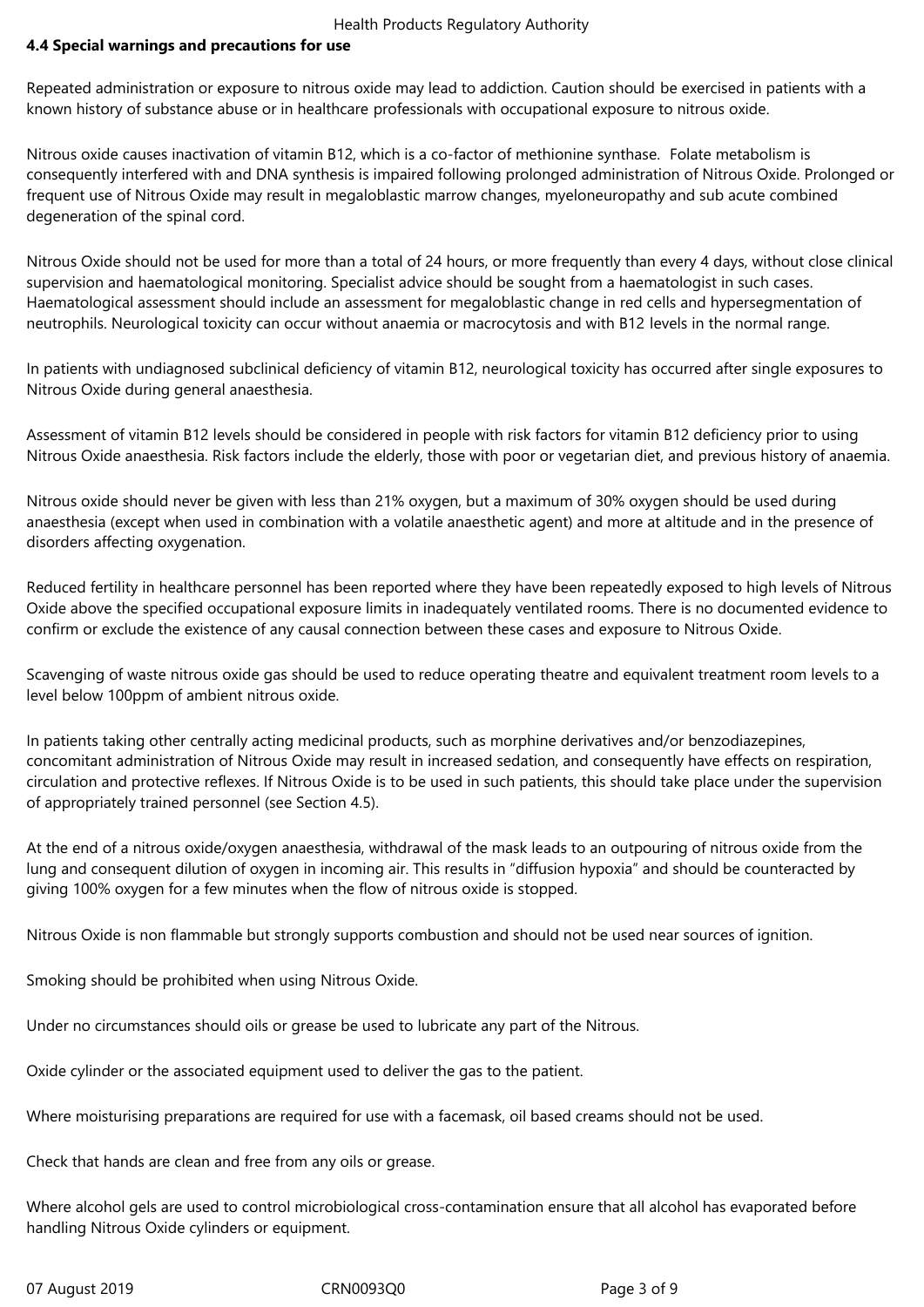#### Health Products Regulatory Authority

Nitrous Oxide is stored in high pressure gas cylinders as a liquid under pressure. Rapid opening of the valve can cause the discharged gas to re-liquefy. This liquid can cause cold bums if in contact with the skin. Cylinders should only be used in the vertical position with the valve uppermost. If not, liquid may be discharged when the valve is opened.

## **4.5 Interaction with other medicinal products and other forms of interactions**

Nitrous oxide inactivates vitamin B12 and potentiates the effects of methotrexate on folate metabolism.

There are additive effects when Nitrous Oxide is used in combination with other inhaled anaesthetics or drugs having a central depressant action (e.g. opiates, benzodiazepines and other psychotropics). These interactions have clear effects in clinical practice, decreasing the dose needed for the other agents combined with nitrous oxide, causing less cardiovascular and respiratory depression and increasing speed of emergence.

# **4.6 Fertility, pregnancy and lactation**

## **Pregnancy**

Mild skeletal teratogenic changes have been observed in pregnant rat embryos when the dam has been exposed to a high concentration of nitrous oxide during the period of organogenesis.

However no increased incidence of foetal malformation has been discovered in 8 epidemiological studies and case reports in human beings.

There is no published material which shows that nitrous oxide is toxic to the human foetus.

Therefore, there is no absolute contra-indication to its use in the first 16 weeks of pregnancy.

#### **Lactation**

There are no known adverse effects to using Nitrous Oxide during the breast-feeding period.

## **4.7 Effects on ability to drive and use machines**

Nitrous oxide is rapidly eliminated but it is recommended that driving, use of machinery and other psycho-motor activities should not be undertaken until 12 hours have elapsed after nitrous oxide anaesthesia.

## **4.8 Undesirable effects**

Events such as euphoria, disorientation, sedation, nausea, vomiting, dizziness and generalised tingling are commonly described. These events are generally minor and rapidly reversible.

Prolonged or frequent use of Nitrous Oxide, including heavy occupational exposure and addiction, may result in megaloblastic anaemia. Agranulocytosis has been reported following prolonged Nitrous Oxide administration (see section 4.4)

Myeloneuropathy and sub acute combined degeneration have also been reported following prolonged or frequent use. However in patients with undiagnosed subclinical deficiency of vitamin B12, neurological toxicity has occurred after a single exposure to Nitrous Oxide for anaesthesia (see Section 4.4).

## Addiction may occur

Nitrous oxide passes into all gas containing spaces in the body faster than nitrogen passes out. Prolonged exposure may result in bowel distension, middle ear damage and rupture of ear drums.

#### **Tabulated summary of adverse reactions**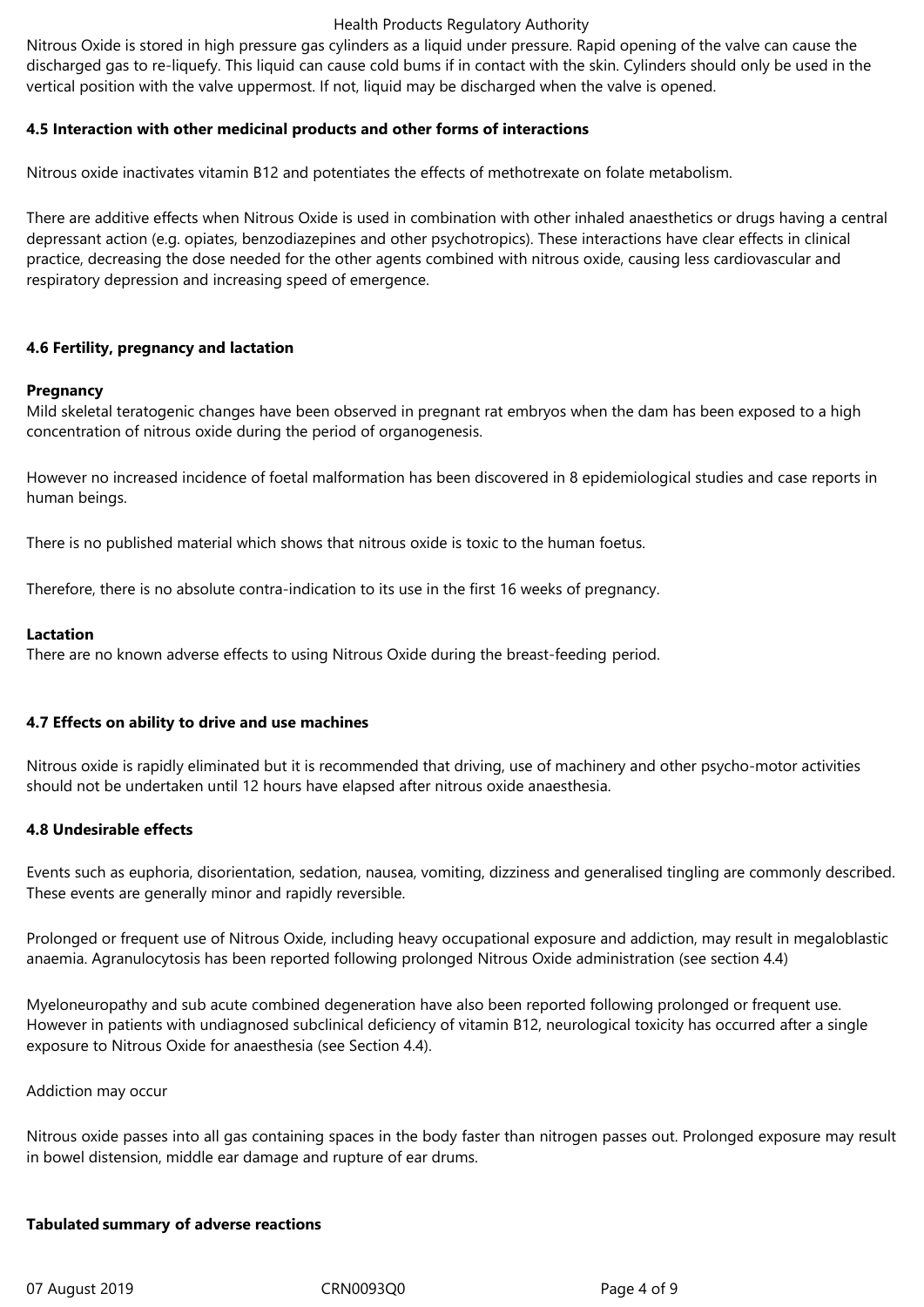| <b>aystem organ</b><br>class                                  | common<br>(≥1/10)        | (≥1/100to<br>< 1/10                 | <u>15171000</u><br>to<br>1/100                               | 000 to<br>1/1000         | $($ < 1/10000            | <b>NOT KIIOWII (Califot De estimateu</b><br>fromthe available data)                         |  |
|---------------------------------------------------------------|--------------------------|-------------------------------------|--------------------------------------------------------------|--------------------------|--------------------------|---------------------------------------------------------------------------------------------|--|
| <b>Blood and</b><br>lymphatic<br>system<br>disorders          | $\overline{\phantom{a}}$ | $\overline{\phantom{a}}$            | $\overline{a}$                                               | $\overline{\phantom{a}}$ | $\overline{\phantom{a}}$ | Megaloblastic anaemia                                                                       |  |
| Psychiatric<br>disorders                                      |                          | Euphoria                            | $\overline{\phantom{a}}$                                     | $\overline{\phantom{0}}$ | $\overline{\phantom{a}}$ | Confusion, Addiction                                                                        |  |
| Nervous system<br>disorders                                   |                          | Dizziness,<br>light-<br>headedness, | Somnolence                                                   | $\overline{\phantom{a}}$ |                          | Myelopathy, neuropathy, subacute<br>degeneration of the spinal cord<br>Generalised seizures |  |
| Ear and<br>labyrinth<br>disorders                             | $\overline{a}$           |                                     | Feeling of<br>pressure in<br>the middle<br>ear               |                          | $\overline{\phantom{a}}$ |                                                                                             |  |
| Gastrointestinal<br>disorders                                 |                          | Nausea,<br>vomiting                 | Bloating,<br>increased<br>gas volume<br>in the<br>intestines |                          | $\overline{\phantom{a}}$ |                                                                                             |  |
| General<br>disorders and<br>administration<br>site conditions |                          | Sense of<br>intoxication            |                                                              |                          |                          |                                                                                             |  |
| Respiratory,<br>thoracic and<br>mediastinal<br>disorders      |                          |                                     |                                                              |                          |                          | Respiratory depression                                                                      |  |

## **Reporting of suspected adverse reactions**

Reporting suspected adverse reactions after authorisation of the medicinal product is important. It allows continued monitoring of the benefit/risk balance of the medicinal product. Healthcare professionals are asked to report any suspected adverse reactions via:

HPRA Pharmacovigilance Earlsfort Centre Earlsfort Terrace IRL - Dublin 2

Tel:+35316764971 Fax:+35316762517

Website: www.hpra.ie e-mail: medsafety@hpra.ie

#### **4.9 Over[dose](http://www.hpra.ie/)**

When used appropriately, there is no risk of overdose with Nitrous Oxide

Inappropriate, unwitting or deliberate inhalation of nitrous oxide will ultimately result in unconsciousness, passing through stages of increasing light-headedness and intoxication, and, if the victim were to be within a confined space, death from anoxia could result. The treatment is removal to fresh air, mouth-to-mouth resuscitation and, if necessary, the use of an oxygen resuscitator.

#### **5 PHARMACOLOGICAL PROPERTIES**

07 August 2019 **CRN0093Q0** CRN0093Q0 Page 5 of 9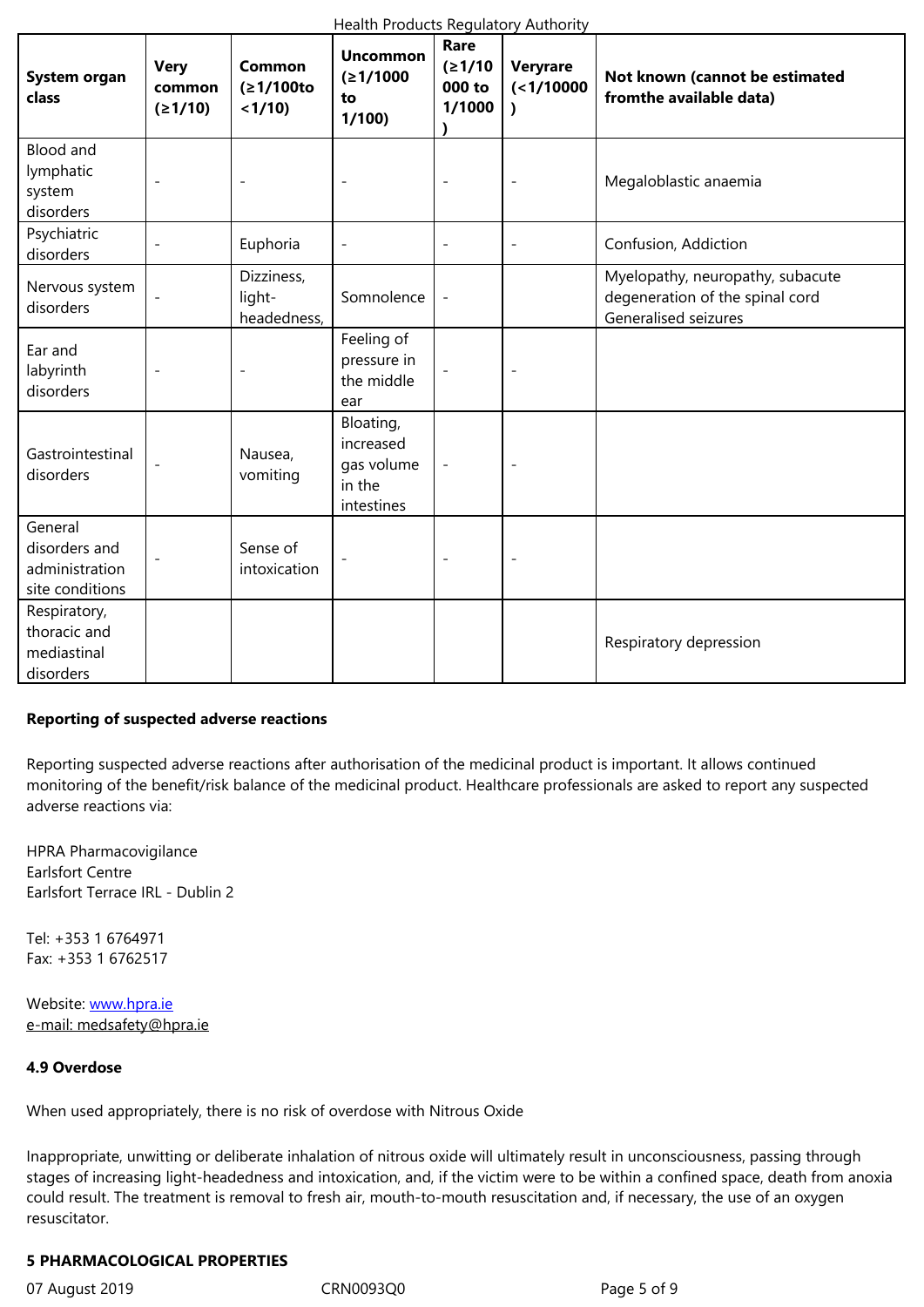#### **5.1 Pharmacodynamic properties**

Pharmacotherapeutic Group - General Anaesthetics ATC Code: NO1AX13

The characteristics of nitrous oxide are:-

Sweet smelling, colourless gas.

Molecular weight: 44.01 Boiling point: -88.6°C (at 1bar) Density: 1.875kg/m3(at15˚C)

Nitrous oxide is not very soluble in water but is fifteen times more soluble than oxygen.

Water dissolves nitrous oxide, taking 100 vol % and blood plasma 45 vol %.

Nitrous oxide is eliminated unchanged from the body mostly by the lungs.

Nitrous oxide is a potent analgesic and a weak anaesthetic. Induction with nitrous oxide is relatively rapid, but a concentration of about 70% is needed to produce unconsciousness. Endorphins are probably involved in the analgesic effect; a concentration of 25% nitrous oxide is usually adequate to provide a marked reduction in pain.

#### **5.2 Pharmacokinetic properties**

Nitrous oxide is a low potency inhalation anaesthetic and only slightly soluble. The advantage of this is that concentrations not greater than 70% are used and induction of anaesthesia and recovery occur quickly.

At a constant inspired concentration, the rise time of alveolar concentration is faster than that of any other anaesthetic agent. The elimination of nitrous oxide equally is faster than that of any other anaesthetic.

The blood/gas partition coefficient of nitrous oxide at 37°C is 0.46 compared with that of nitrogen of 0.015, causing nitrous oxide to expand into the internal gas spaces.

Under normal anaesthesia, the adult body contains 25 litres of gaseous nitrous oxide (this give some notion of its essential safety a lack of acute toxicity).

The flow of nitrous oxide out from the tissues through the lungs at the end of anaesthesia may lead to a degree of transient hypoxia.

## **5.3 Preclinical safety data**

The current published toxico-pharmacological data indicates that Medical Nitrous Oxide is not harmful to humans.

## **6 PHARMACEUTICAL PARTICULARS**

## **6.1 List of excipients**

None.

## **6.2 Incompatibilities**

Nitrous Oxide is chemically inactive and will not react with other compounds at normal temperatures. Medical Nitrous Oxide strongly supports combustion and will cause substances to burn vigorously, including some materials that do not normally burn in air. It is highly dangerous in the presence of oils, greases, tarry substances and many plastics due to the risk of spontaneous combustion in the presence of Nitrous Oxide in relatively high concentrations.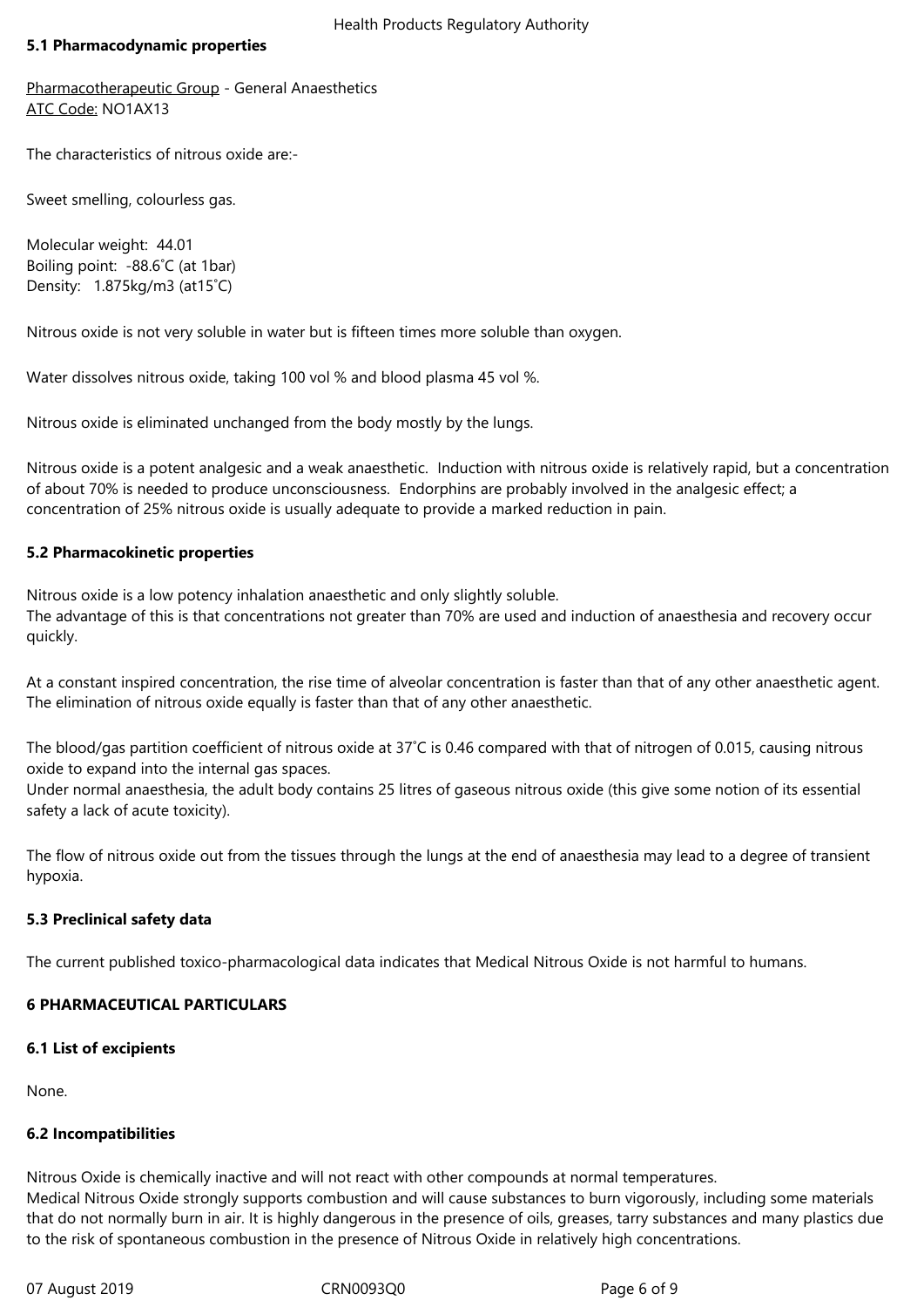#### 36months

## **6.4 Special precautions for storage**

Medical Nitrous Oxide cylinders should be:

stored under cover, preferably inside, kept dry and clean, not subjected to the extremes of heat or cold and stored away from stocks of material. stored separately from industrial and other non-medical cylinders. stored to maintain separation between full and empty cylinders used in strict rotation so that cylinders with the earliest filling date are used first stored separately from other medical cylinders within the store F size cylinders and larger should be stored vertically. E size cylinders and smaller should be stored horizontally.

Warning notices prohibiting smoking and naked lights must be posted clearly in the cylinder storage area and the Emergency Services should be advised of the location of the cylinder store.

Precautions should be taken to protect the cylinders from theft.

Care is needed when handling and using Medical Nitrous Oxide cylinders.

#### **6.5 Nature and contents of container**

A summary of Medical Nitrous Oxide cylinders, their size and construction, type of valve fitted and valve outlet pressure is detailed below:

| <b>Cylinder Size</b> | <b>Gas Content (litres)</b> | <b>Cylinder Water</b><br><b>Capacity (litres)</b> | <b>Cylinder Construction</b> | <b>Outlet Connection</b>                 | <b>Valve Outlet</b><br>Pressure bar(g) |
|----------------------|-----------------------------|---------------------------------------------------|------------------------------|------------------------------------------|----------------------------------------|
| AZ                   | 450                         | 1.2                                               | Aluminium                    | Pin Index (ISO 407)                      | 44                                     |
| D                    | 900                         | 2.3                                               | Steel                        | Pin Index (ISO 407)                      | 44                                     |
| E                    | 1800                        | 5                                                 | Steel                        | Pin Index (ISO 407)                      | 44                                     |
| F                    | 3 600                       | 9.43                                              | Steel                        | 11/16" X 20 TPI (M)<br>(BS 341 (Type 8)) | 44                                     |
| G                    | 9 0 0 0                     | 23.6                                              | Steel                        | 11/16" X 20 TPI (M)<br>(BS 341 (Type 8)) | 44                                     |
|                      | 18 000                      | 47.2                                              | Steel                        | 11/16" X 20 TPI (M)<br>(BS 341 (Type 8)) | 44                                     |

#### **Cylinders**

All cylinders used for the storage of Medical Nitrous Oxide are manufactured from high tensile steel or aluminium designed with working pressure of at least 137 bar (g).

The colour coding of the shoulders of Medical Nitrous Oxide cylinders is blue (RAL 5010).

The colour coding of the cylinder body is white (RAL 9010). Cylinders also carry the nitrous oxide name on the body of the cylinder.

For a limited period, cylinders may have blue bodies. These cylinders do not have the name nitrous oxide on the body of the cylinder.

The programme to convert all Medical Nitrous Oxide cylinders to white bodies will be completed by 2025.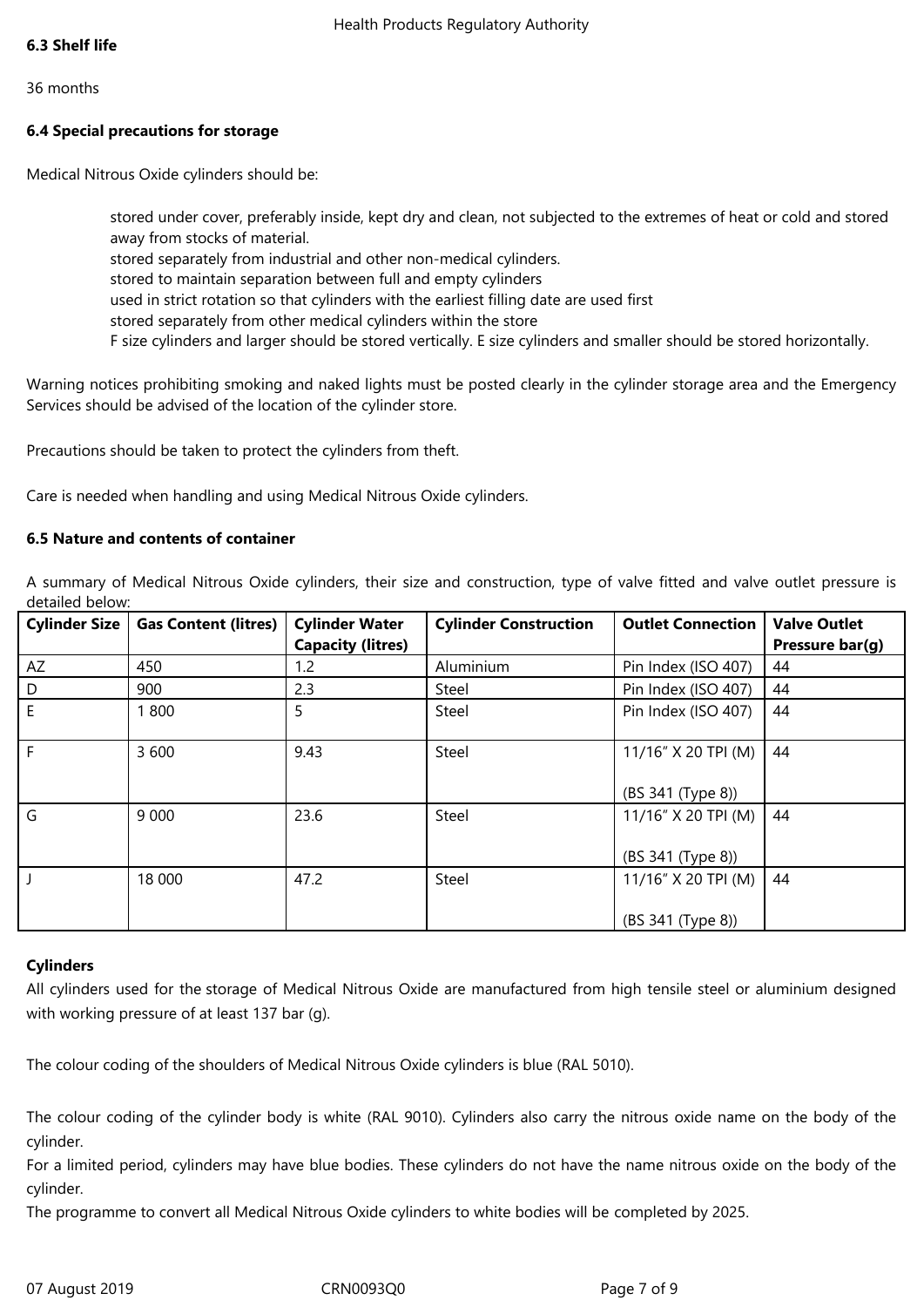#### **Cylinder Valves**

Medical Nitrous Oxide cylinders are supplied with two main types of cylinder valves.

D and E size cylinders are fitted with valves with outlet connections that conform to ISO 407 (pin index) and F, G and J size cylinders are fitted with outlet connections that conform to BS 341 (Type 8) (11/16 x 20 TPI (M)).

All cylinder valves are constructed from high tensile brass with a steel spindle fitted with a Nylon 6.6 insert.

**Cylinders for use with MRI scanners** The AZ Medical Nitrous Oxide cylinder shell is manufactured from aluminium and the valve from high tensile brass and other non-magnetic components that are not attracted by high magnetic fields.

The AZ Medical Nitrous Oxide cylinder cylinder label carries the statement 'Suitable for use with MRI scanners' and is the only package that is specified as suitable for use within the vicinity of MRI scanners.

# 6.6 Special precautions for disposal of a used medicinal product or waste materials derived from such medicinal **product and other handling of the product**

All personnel handling Medical Nitrous Oxide gas cylinders should have adequate knowledge of:

Properties of gas Correct operating procedures Precautions and actions to be taken in the event of the emergency

## **Preparation for Use**

To prepare the cylinder for use:

Remove the tamper evident seal and the valve outlet protection cap. Ensure the cap is retainsed so that it can be refitted after use.

Ensure that an appropriate Medical Nitrous Oxide regulator is selected for connection to the cylinder. Ensure the connecting face on the regulator is clean and the sealing washer fitted is in good condition. Connect the regulator, using moderate force only and connect the tubing to the regulator / flowmeter outlet. Only the appropriate regulator should be used for the particular gas concerned. Open the cylinder valve slowly and check for any leaks

## **Leaks**

Having connected the regulator or manifold yoke to the cylinder check the connections for leaks using the following procedure:

Should leaks occur this will usually be evident by a hissing noise. Should a leak occur between the valve outlet and the regulator or manifold yoke, depressurise and remove the fitting and fit an approved sealing washer. Reconnect the fitting to the valve with moderate force only, fitting a replacement regulator or manifold tailpipe as required. Sealing or jointing compounds must never be used to cure a leak Never use excessive force when connecting equipment to cylinders leak persists, label cylinder and return to BOC

## **Use of Cylinders**

When Medical Nitrous Oxide Cylinders are in use ensure that they are

Only used for medical purposes

Turned off when not in use using only moderate force to close the valve

Only moved with the appropriate size and type of trolley or handling device

Handled with care and not knocked violently or allowed to fall

Firmly secured to a suitable cylinder support when in use

Used in a well ventilated area with waste gas scavenging systems in place to maintain the average occupational exposure level of the healthcare professional to less than 100ppm (over an 8 hour period)